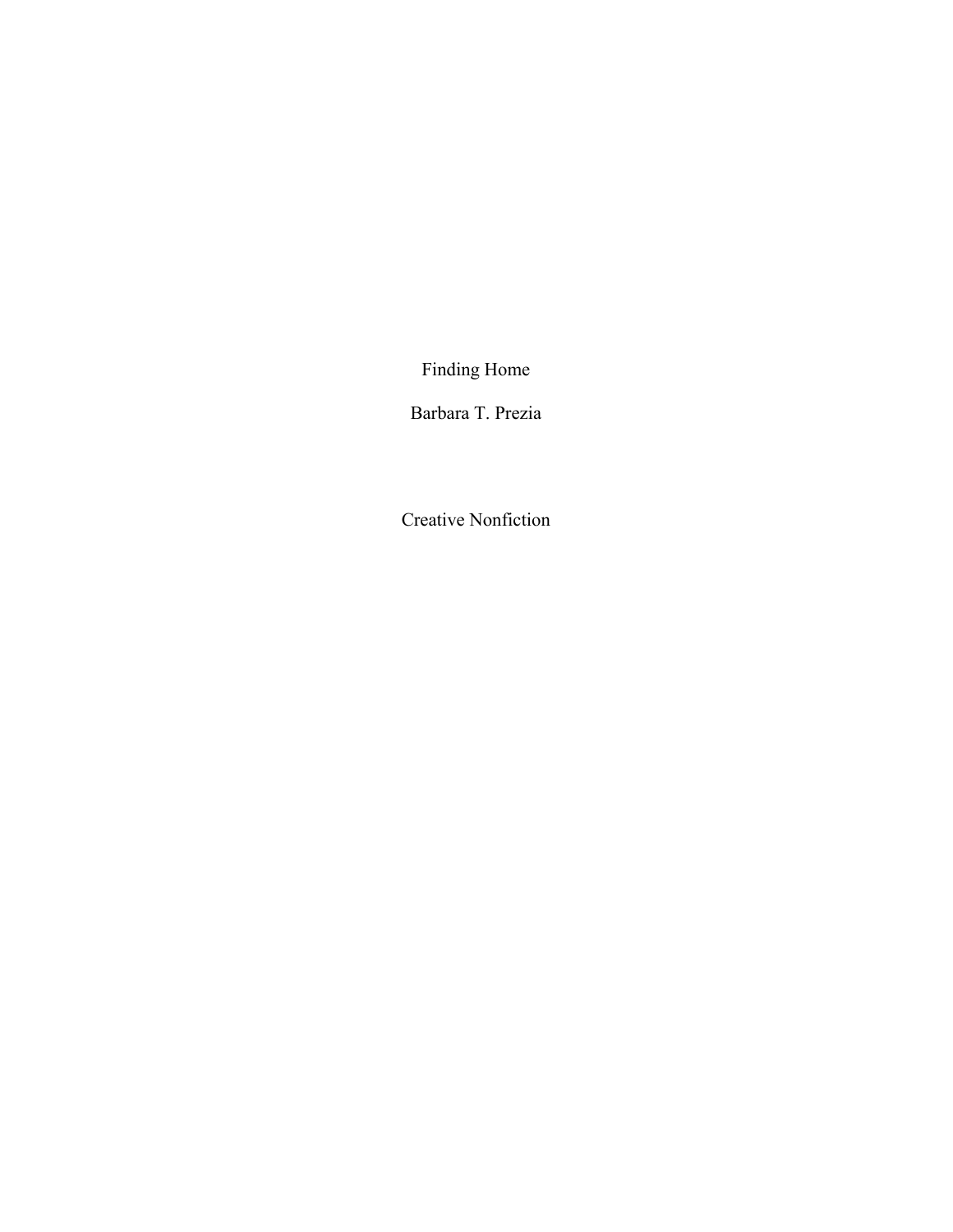I woke up on April 17, 2013, howling and twisting in pain as if an alien was bursting out of my abdomen. As I arrived at the hospital, I couldn't believe that something serious was happening to me just two days before my trip to Bali, Indonesia in celebration of my 30th trip around the sun. I had hoped the distance and the much-needed change of scenery on my firstever solo trip would help me determine whether or not to quit my high-paying paper-pushing job and go to school to follow my dream of becoming a fiction writer.

After hours of tests and morphine shots, the doctor told me I had a kidney stone and made me sign a form that advised me not to travel until the stone passed. I wasn't willing to lose all my non-refundable reservations, and, as the doctor stated that the pain could be prevented with medication, I went to my family doctor the next day to get a prescription for Percocet. I had no time to check the rules for carrying prescribed medication into Indonesia—a nation that has the death penalty for carrying drugs—so off I went to Bali with a bottle of opiates in my carry-on.

In a bathroom at the Vancouver airport, I noticed something similar to a grain of sand on a piece of toilet paper and realized I had just passed the stone. I felt relieved to have followed my instincts, but still numb as the morphine took everything away but the stars in my eyes.

When I arrived in Denpasar, the capital of Bali and gateway to the island, the humid afternoon big-city air dampened my clothes and hair, and the greenery on the side of the road leading to the Uluwatu coast reminded me of my hometown in Brazil. During the forty-minute cab ride to my eight-room family-run hotel, I enjoyed seeing the dogs, chickens, cows and scooters crossing from all sides of the road and was able to stay awake until I arrived at the hotel. The twenty-six-hour trip with three different flights, the fifteen hours' time difference, plus the morphine and jet lag finally caught up to me. I crashed for the next sixteen hours.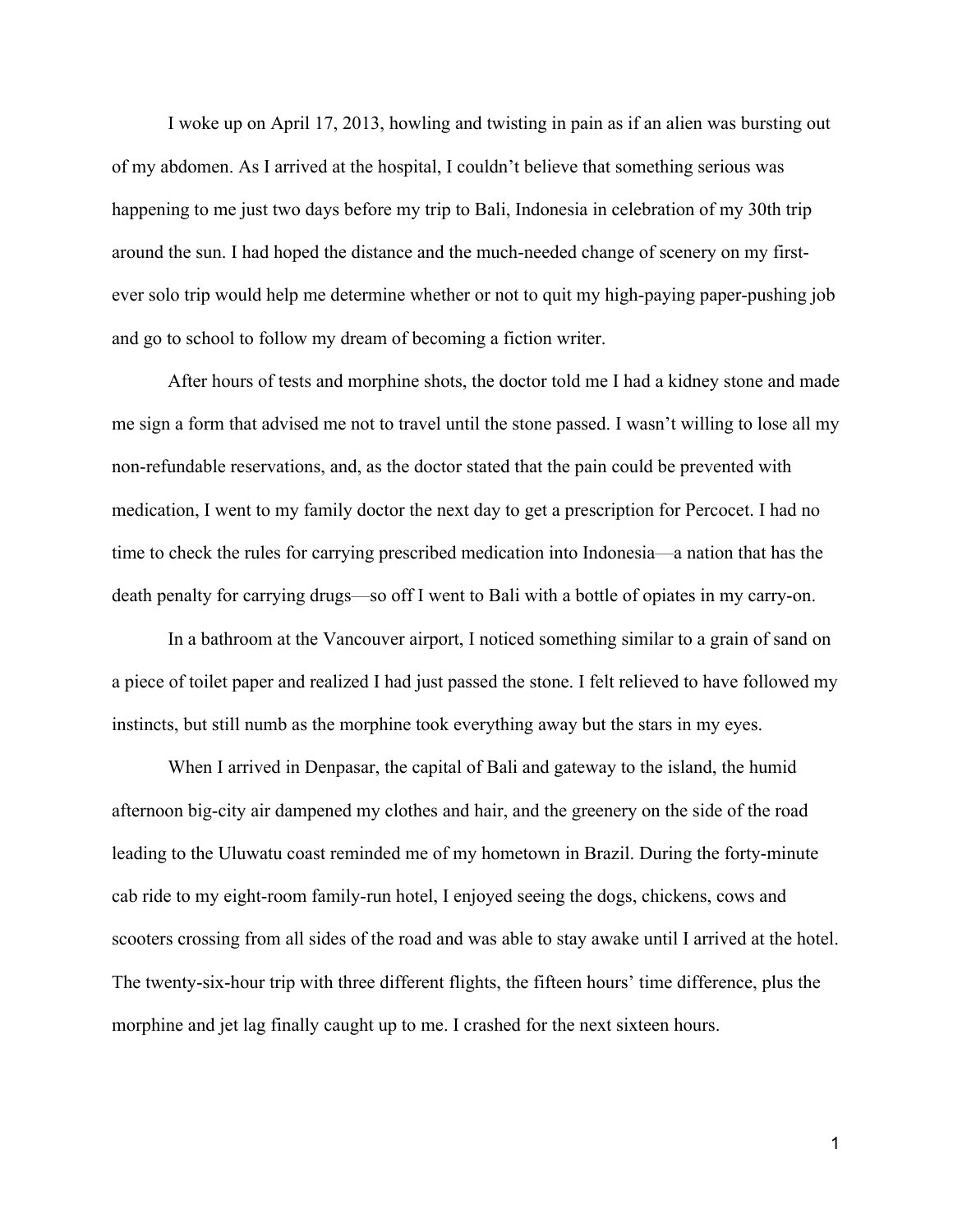The next morning, I went down to the hotel's eating area that opened onto the road and munched on *nasi goreng*, a delicious, typical Indonesian breakfast combination of fragrant fried rice, eggs and vegetables. While I was sitting there, a young woman wearing braided long black hair and a simple dress with a name tag written "Winnie" approached me to explain how it was "Easy, easy" to get around the island on a scooter. I had never ridden a scooter before, but my morphine-dazed self thought it was a good idea, so I rented one from the hotel. After breakfast, I put on a pink helmet, rode off opposite from the side that I'm used to in North and South America, down a tree-lined road concealing the area's rice plantations from view, around a curve, and straight into a V-shaped concrete ditch.

I hit my legs on one side of the rough concrete surface and my arms and face on the other. Two locals appeared right after and helped me walk up the hill, back to the hotel where three generations and what looked like every member of the family-owned business ran out to meet us. There were around fifteen people there, and my two rescuers started talking to some of them as I pushed the bike forward to the spot where all the rental bikes were parked. A tall angry man who was Winnie's brother-in-law and spoke English better than all the others marched towards me and yanked the scooter from my hands.

"You could damage the bike! You rich girl? You have money to pay for new bike?" He continued to berate me for a few minutes as I stood in in silence with my arms limp at my sides. After all, I was in the wrong for the accident and almost damaging their bike.

After he established that the bike survived the crash, I announced to whoever cared to hear that I was going to my room to get cleaned up.

Alone in my room, as the adrenaline left my system, I sat down on the edge of the bed, my breathing shallow and rapid. As I looked down at the blood streaming out of my elbows and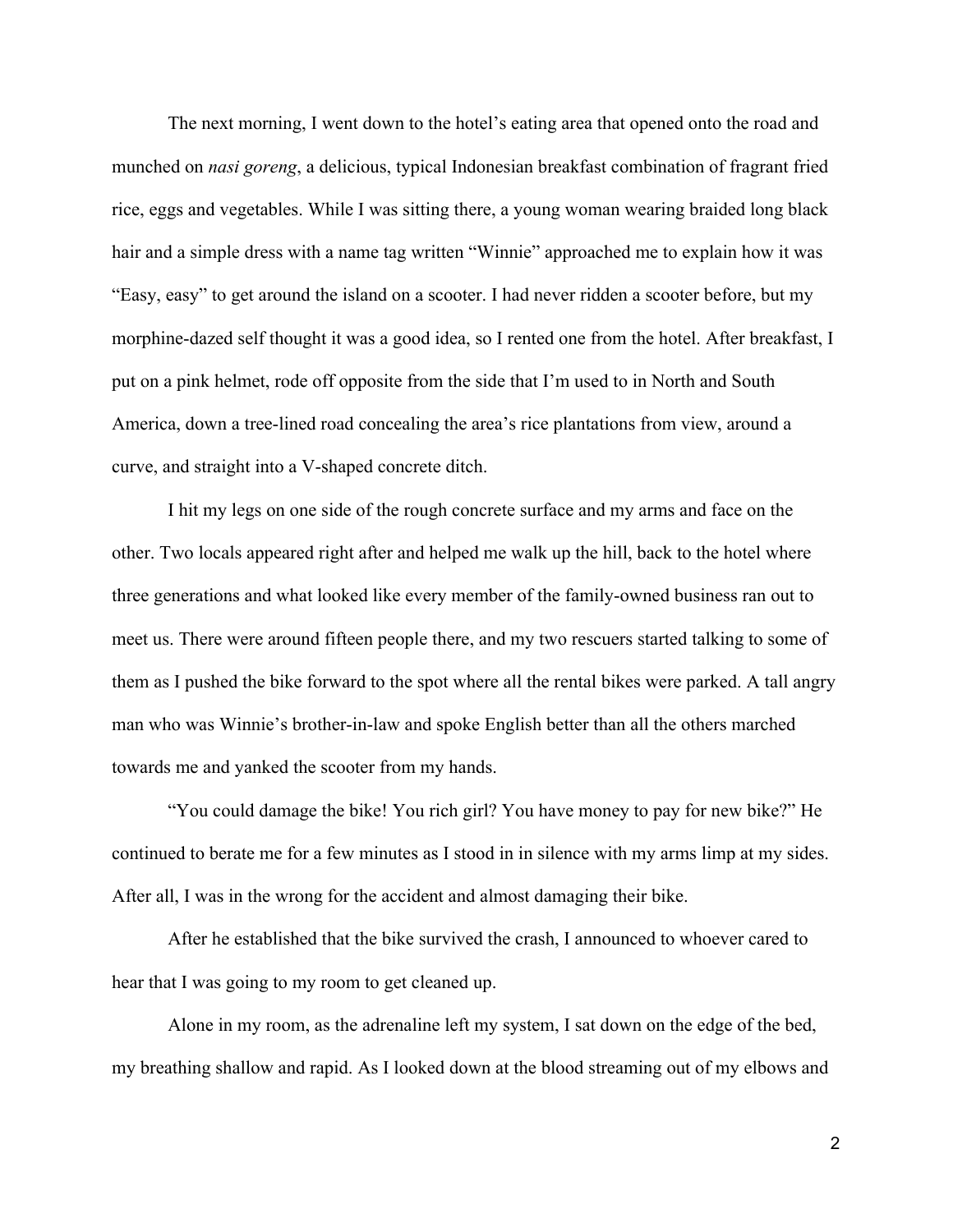knees, I finally felt something after days of numbness: fear. Fear that my femur was broken as my upper thigh was turning from purple to black; fear that I had ruined my trip on the first day; fear of not getting the medical attention I might need. I texted a friend who had broken his leg a couple of times, asking how I could tell if my leg was broken or not. He replied saying that if I could hop on the leg, it wasn't broken. I decided to hop—terrified that my bone could rip out of my leg—as I didn't know what else to do. I hoped, and then I hopped again. Although my leg hurt, I could bear the pain, so I sighed in relief that I wouldn't have to return home for surgery and that I would have the time to find the answers I was searching for. Now that I knew my leg wasn't broken, I bawled for thirty minutes straight, feeling all the pain, despair, fear, and sadness rushing through me in all its strength, and realized I had two options: I could let all the challenges stop me from enjoying my trip, or I could make this the best adventure of my life.

Getting up in one swift motion, I got washed and limped back down to the lobby. A short hunchbacked matriarch held a little bottle between her hands and motioned for me to sit beside her while Winnie pointed to the bottle and said, "It hurts, but it good." Winnie held my hand while holding her small child in her lap as the matriarch applied the concoction with a comforting mother's smile. The liquid burned like fire, so both of them blew on my skin to help cool the raw pieces of flesh.

"So sorry. This my hotel now. Husband die and I no English," she said.

"You're running this place by yourself?" I asked in shock.

"Family helps."

"When did he die?"

"Two weeks," she said and motioned to the back with her hand, implying "ago."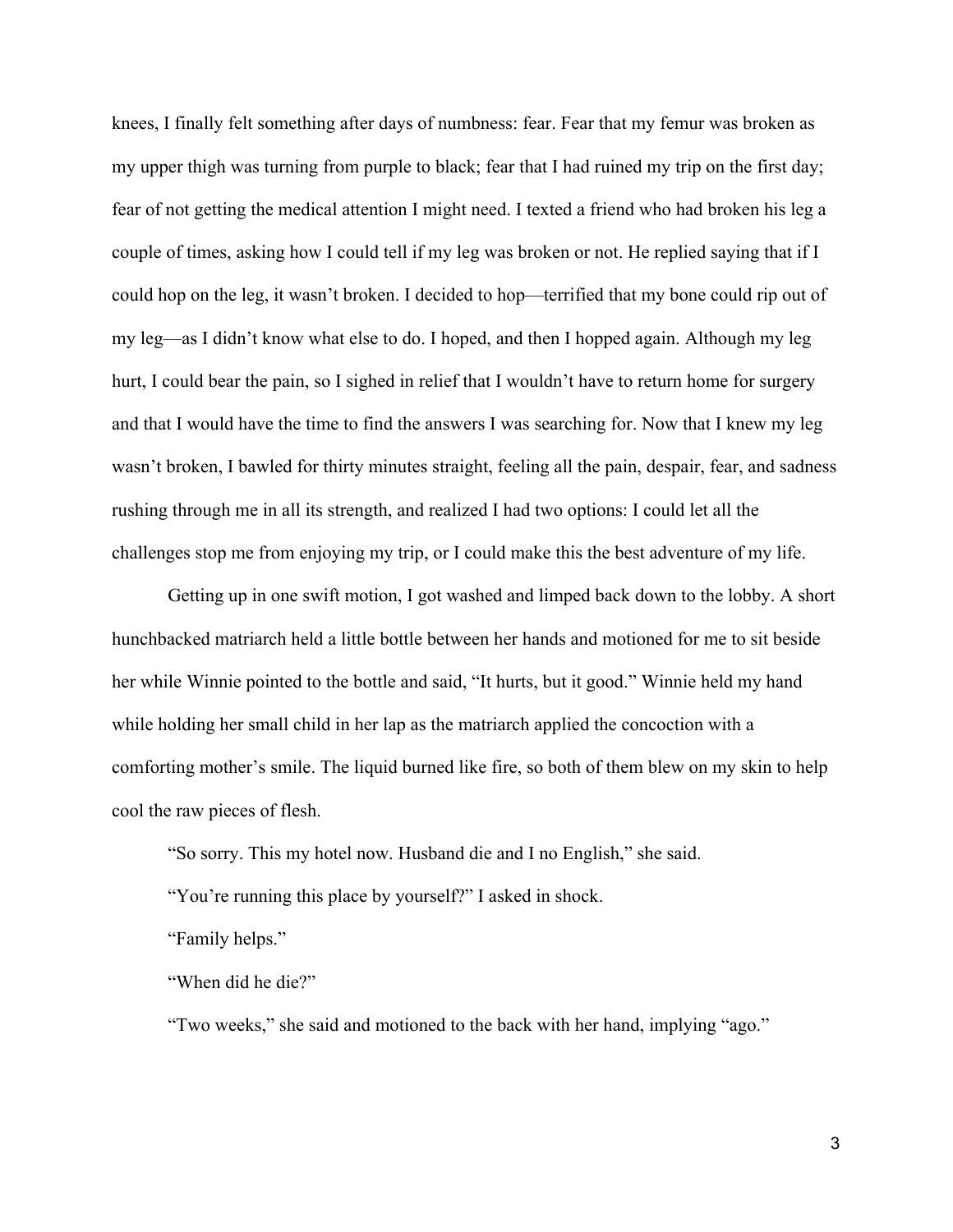I stood in awe of this young widow, who still had the strength to smile and the kindness to treat her guests well. My situation could have ended in tragedy, but unlike the gone-too-soon husband and father of a small child, I had been lucky. There was something to learn from the courage of his widow: I should remember all the struggles I had overcome in my own life as a third-world immigrant and tap into the intuition and resilience installed deep within my soul. I should also connect to my spiritual self before making any more bad decisions, and fully trust my inner voice and guidance from now on.

Winnie arranged for a family member to bring me to the next stop on my itinerary, Pecatu. He dropped me off and returned to the hotel while I had to limp down a concrete staircase to hell with no railing and an 80-degree incline to arrive at the hidden cave in Suluban Beach. The tide was high and only good for surfing, so I hopped back up, flinching with each step as my leg kept throbbing. I saw some taxis parked at the top and took one to Padang Padang Beach—the most famous beach in all of Bali as it's where *Eat, Pray, Love* was filmed. The beach was beautiful except for the sand, which had me sinking and losing balance with each step, but I powered on and entered the clear water limping and cursing when the line of shells on the sand poked my feet and the salt made my wounds sting. After a few hours, I took another cab back to the hotel and hired a cheerful young driver nicknamed T who took me to Jimbaran Beach in the evening. Jimbaran has many restaurants on the beach, so I sat at a table right beside the ocean and watched dance performances and fireworks. As I listened to the sound of waves crashing, I sighed in relief to have survived such an eventful day.

I stopped taking Percocet to maintain a clear mind and toured the Uluwatu coast with T for the next three days. At Bingin Beach, I was alarmed to find power cables hanging right beside the path to the beach. I went down the 188 handmade dirt and stone steps while T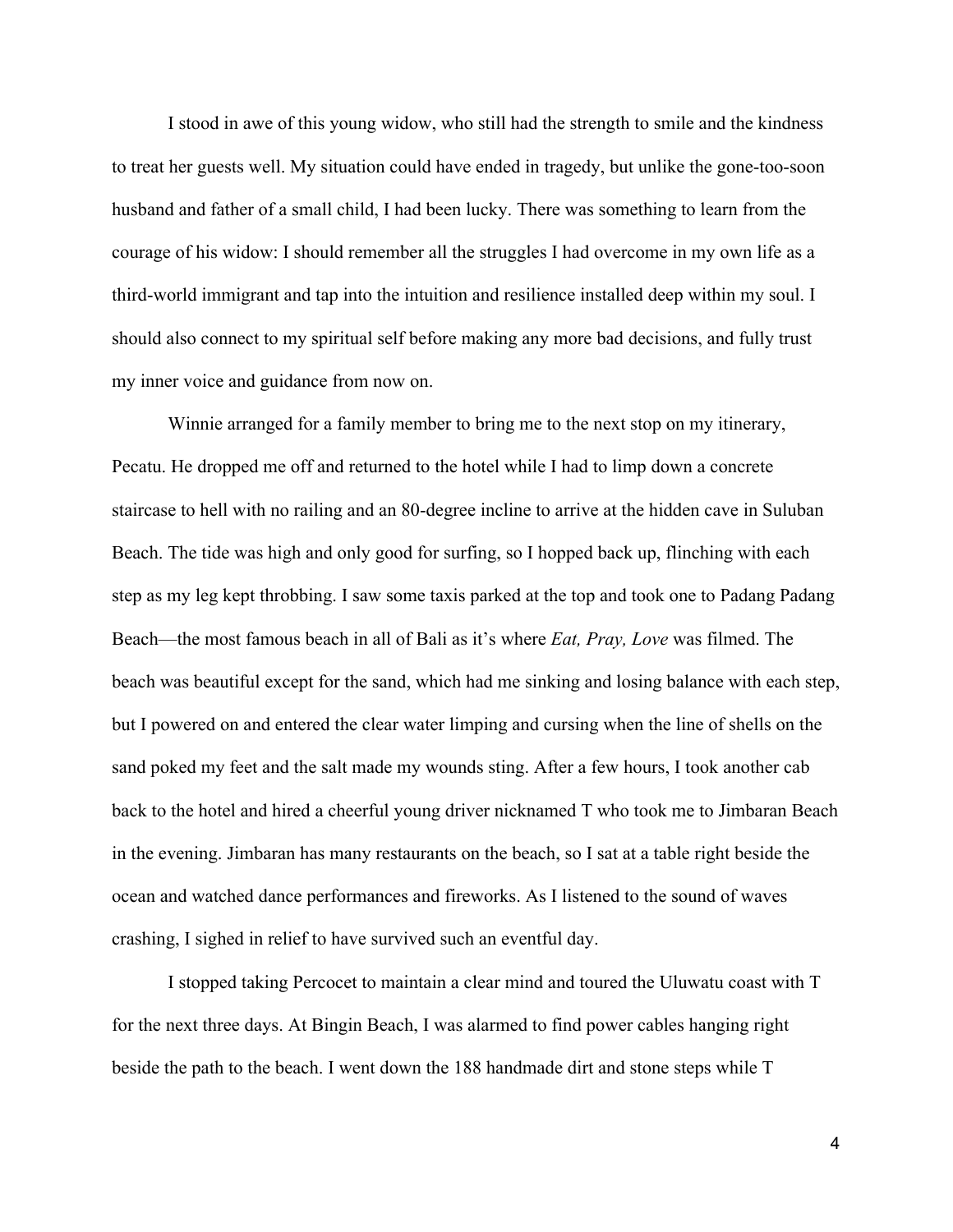(impressed with my determination) just kept repeating, "You a crazy girl!" A couple of hours after, I was in awe of Dreamland Beach's beautiful entrance with its huge statues, but it's a hard place for swimming as the waves break right at the sand. I opted instead for one of the local "four hand massages" where two ladies massage you at the same time for one hour for only ten dollars. Balangan Beach was my favourite beach for the inexplicable energy and sense of déjà vu I felt there, but T was impatient, and we had to leave sooner than I would have wanted. On my last day at the Uluwatu coast, I watched a Kecak Dance performance about the story of Sita and Ram—my favourite Hindu Gods—and it was worth every penny and the sore muscles from sitting squeezed in a tight spot among hundreds of people.

I went to the mountain city of Ubud to spend four days, and Wayan, my second driver, dressed in typical Balinese men's clothing (sari, cloth belt, and white shirt) to inspire me as I told him I wanted more of a spiritual journey than a touristic one. I stayed in a hotel one block from downtown Ubud, so I woke up every day to the sweet woody scent of incense and flowers as the residents lined the streets with offerings to their Hindu gods and ancestors. I saw a cremation ritual in passing on the side of the road; it's a local custom to burn the dead on top of foliage placed on makeshift tables in front of their houses, and I felt a mix of cultural shock and awe as it looked more natural than how it's done in the Americas.

I visited rice fields and ate homemade local food in banana leaf plates while looking at more shades of green than my brain could fathom. At different temples by lakes or the ocean, the energy around me increased in the serene yet stunning settings, and chills went up and down my spine when Wayan started singing a mantra into a cave that echoed his voice like it was coming from a different dimension.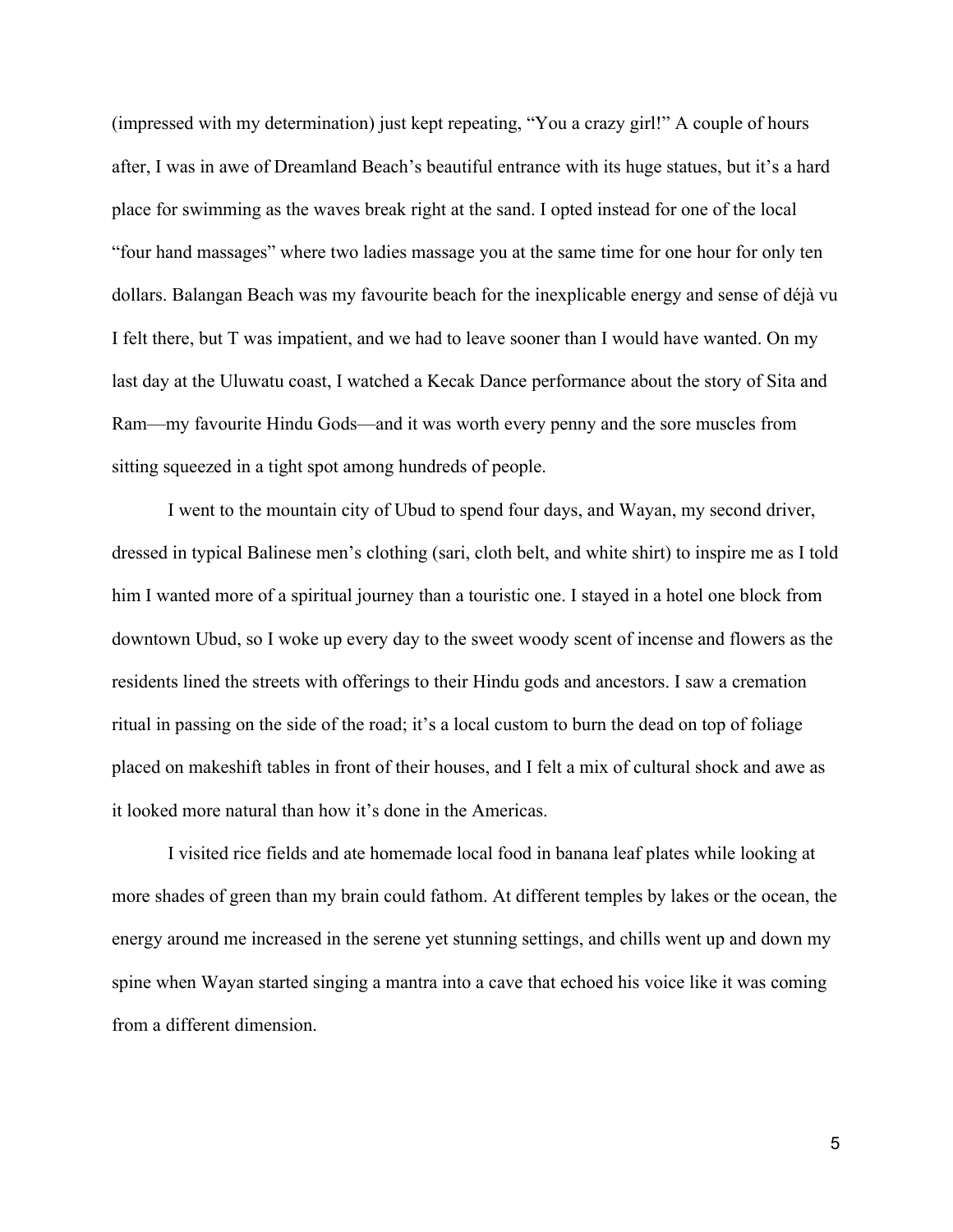Still, while experiencing all of these blessings during the day, my evenings were lonely at the hotel or exploring downtown Ubud on foot, and I wavered from feeling frightened to delighted about the whole travelling alone experience. I spoke with Wayan for a part of each day, but it was more about the places we were visiting and their history rather than more intimate topics like my feelings or the decisions I came to Bali to make. I asked Wayan if he knew of a "guru" or "spiritual healer" that could help me, and he brought me to a blind healer who lived in a small community outside of town. He warned me that this specific healer had an odd technique to get insight into one's life, but that he had a great reputation among locals. As I hadn't had any insights about my decision to go back to school and other personal matters that were bugging me for a while, I went with an open mind.

The complex where the healer lived looked larger than the others I had visited so far (probably because it was in a rural area), and large trees, flowers and chickens paved our way down to the middle of the complex. The healer sat inside the typical open abode that locals use as porches with his back resting against numerous colourful pillows. I had never seen someone who looked so old in person before, so when Wayan told me to sit down in front of the him, I obeyed without question. The healer put his right hand inside my bra as soon as he said some prayers. As he talked and Wayan translated, I had to hold my laughter as he twisted my nipples to one side and then another as if trying to tune into the spiritual world. The healer advised Wayan to take me to a waterfall that only locals knew about the next day for a cleansing ritual, so we adjusted my itinerary for the next day.

Wayan picked me up early in the morning with his magnetic, cheerful attitude. He warned me I would attract lots of attention from locals as outsiders rarely go there, but that I would be safe with him. As we climbed down the steps to the small waterfall, I felt like a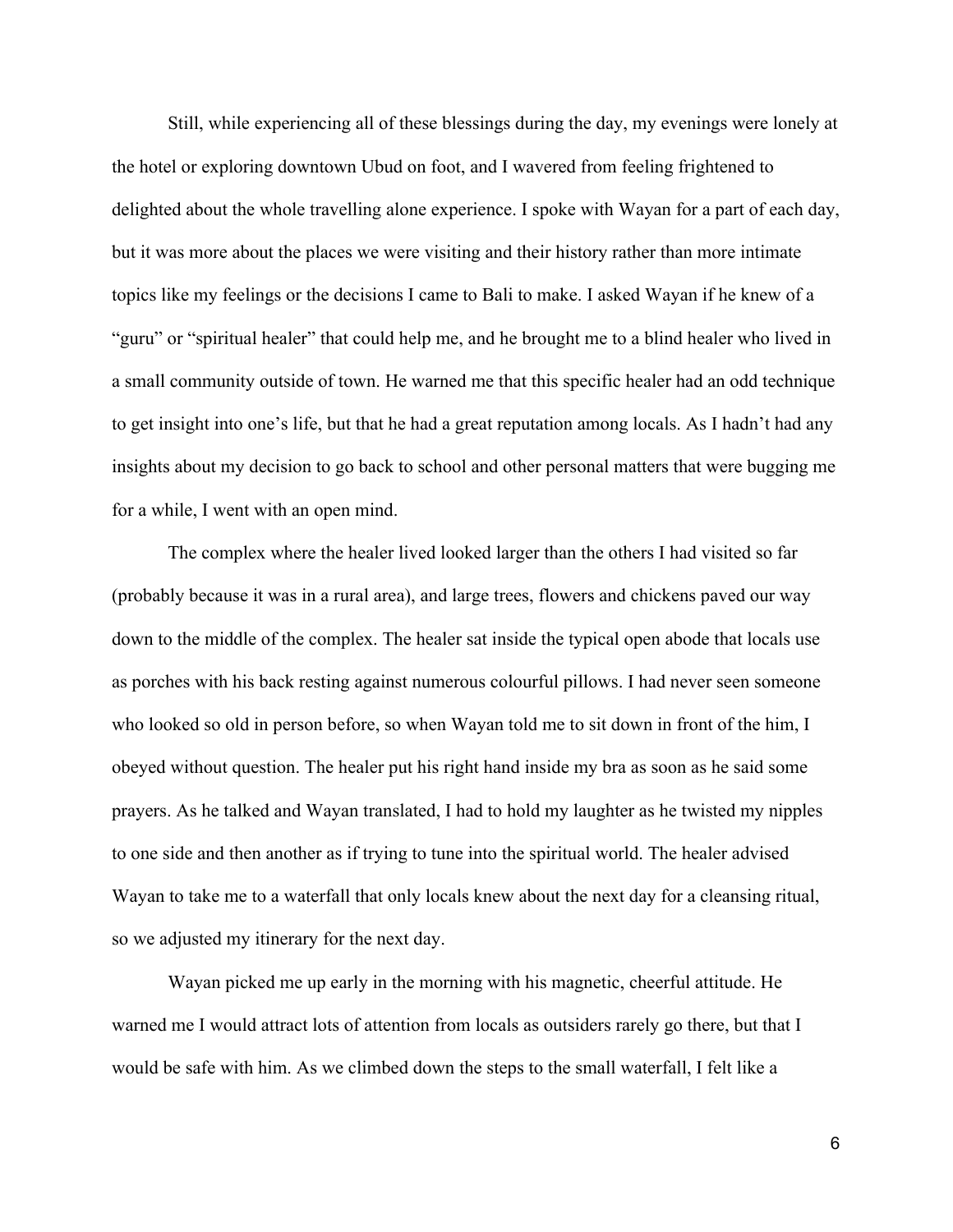blinking billboard that people can't help but look at, but I powered on down with purpose. There, I witnessed exorcisms and rituals being performed all around me, and, although I felt somewhat afraid to see all the screaming, eye-rolling-to-back-of-heads, and guttural sounds, I decided to go in the water anyway. Under the waterfall, I performed a simple ritual of washing myself while imagining poison leaving my body. As I sat down on the small temple grounds, with rice stuck to my forehead by one of the elders, a beautiful shift in my energy happened. In that moment, I felt more present in my body and more aware of my beautiful surroundings.

The next day, the chirping sounds of birds seemed louder than before, and the taste of the *bubur* (sweet rice porridge sometimes wrapped in banana leaves) that Wayan brought to my hotel seemed more flavourful than before as we watched monkeys swing from the trees around us. My peaceful feeling heightened while I stared at water lilies at the entrance to the temples and I was less bothered by the smiles and looks of concern when people noticed my injuries on the street. Also, the look of glee on the face of Jakartan tourists (easy to spot as they were covered from head to toe in black clothes) around Ubud when asking to take pictures with me brought me extreme joy. I felt connected to the entire universe and to my true spiritual being as never before.

I put down my camera and made a point of appreciating my surroundings with my eyes, taking it all in through my five (or maybe even six) senses, and started enjoying my own company rather than focusing on my loneliness. My forced and now appreciated solitude created a form of meditation during my journey that helped me decide about my career. Once I quieted all the outside noise and focused on my inside world, I noticed signs like a flyer advertising a yearly book convention for fiction writers in Ubud. That same night, after taking a shower in a bathroom with no ceiling, I decided to write my resignation letter and go to university.